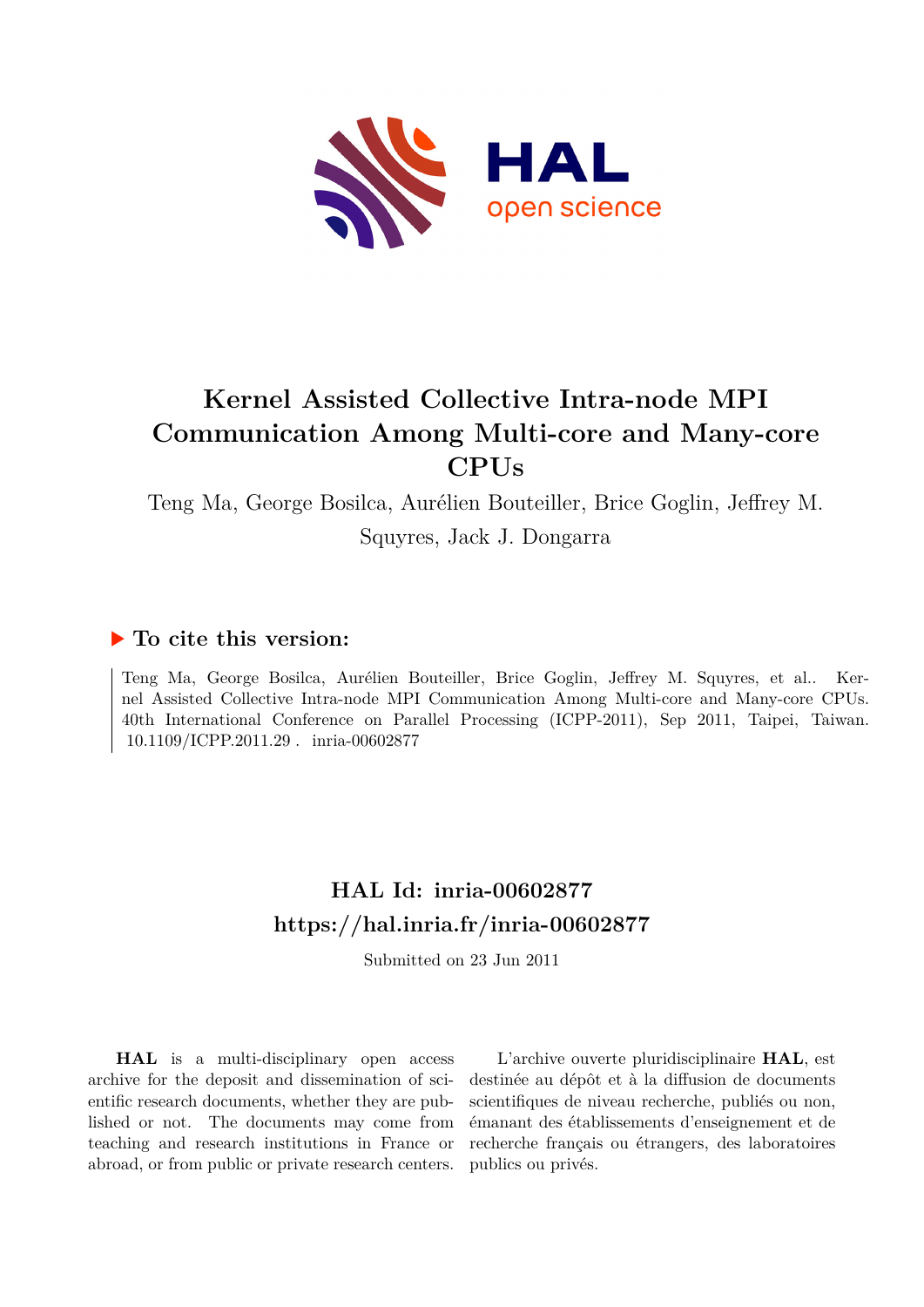# Kernel Assisted Collective Intra-node MPI Communication Among Multi-core and Many-core CPUs

Teng Ma<sup>∗</sup>, George Bosilca<sup>∗</sup>, Aurelien Bouteiller<sup>∗</sup>, Brice Goglin<sup>†</sup>, Jeffrey M. Squyres<sup>‡</sup>, Jack J. Dongarra<sup>∗§¶</sup>

<sup>∗</sup> *EECS Department, University of Tennessee - Knoxville TN, USA*

† *INRIA, LaBRI, University of Bordeaux - Talence cedex, France*

‡ *Cisco Systems, Inc. - San Jose CA, USA*

§ *Oak Ridge National Laboratory - Oak Ridge TN, USA*

¶ *University of Manchester - Manchester, UK*

{*tma, bosilca, bouteill, dongarra*}*@eecs.utk.edu, Brice.Goglin@inria.fr, jsquyres@cisco.com*

*Abstract*—Shared memory is among the most common approaches to implementing message passing within multicore nodes. However, current shared memory techniques do not scale with increasing numbers of cores and expanding memory hierarchies – most notably when handling large data transfers and collective communication. Neglecting the underlying hardware topology, using copy-in/copy-out memory transfer operations, and overloading the memory subsystem using one-to-many types of operations are some of the most common mistakes in today's shared memory implementations. Unfortunately, they all negatively impact the performance and scalability of MPI libraries – and therefore applications.

In this paper, we present several kernel-assisted intra-node collective communication techniques that address these three issues on many-core systems. We also present a new Open MPI collective communication component that uses the KNEM Linux module for direct inter-process memory copying. Our Open MPI component implements several novel strategies to decrease the number of intermediate memory copies and improve data locality in order to diminish both cache pollution and memory pressure. Experimental results show that our KNEM-enabled Open MPI collective component can outperform state-of-art MPI libraries (Open MPI and MPICH2) on synthetic benchmarks, resulting in a significant improvement for a typical graph application.

*Keywords*-MPI, multi-core, many-core, shared memory, NUMA, kernel, collective communication

#### I. INTRODUCTION

In recent years, thermic issues have prevented the straightforward performance improvement of increasing processor operating frequency. Maintaining an increase in performance therefore had to be achieved a different way. Parallelism on a chip – in the form of multi-core processors – has been widely adopted as the solution. This trend is even more pronounced when considering the systems of the TOP500 list of supercomputers [1]. These systems are expected to feature, in the near future, *fat* many-core nodes composed of one hundred (or more) cores. While increasing the number of cores raises the theoretical peak performance, keeping that many processing units busy requires a significant amount of data to be transferred to and from main memory. The flat memory bus, as featured in many legacy Symmetric Multi Processors (SMP) *north-bridge* chipsets, is not able to sustain such a bandwidth and request throughput, practically limiting the achievable performance to a tiny fraction of the computing peak – a problem known as *the memory wall*. To avoid this problem, most recent multi-core designs embrace Non Uniform Memory Access (NUMA) and hierarchical memory interconnects to enable core count scalability and adequate bandwidth between the cores and the memory banks, but at the expense of an excruciating programming complexity.

Message passing has been the dominant programming model in High Performance Computing (HPC) applications for over a decade. However, MPI applications that are oblivious of the NUMA topologies and the associated performance traps, are bound to suffer from unacceptable performance because they generate a load pattern on the memory subsystem that crashes into the memory wall. While the MPI programming model is expressive enough to enable a mapping between the underlying shared memory topology and the application communication pattern, such an approach requires the modification of every code on every platform, defeating one key feature that has empowered the prevalence of MPI: performance portability. Indeed, application developers have come to expect performance portability not just in point-to-point MPI communications, but in MPI's *collective* communications. Although researchers have been advancing the state of the art in collective communication performance for years, the investigative focus has typically been on the complexity and performance difficulties posed by hierarchical network interconnects. We believe that the collective communication techniques used with hierarchical network interconnects should now also be applied to distributed machines featuring many cores and NUMA architectures.

The usual approach for transporting message payloads between MPI processes across shared memory is based on the copy-in/copy-out algorithm (as illustrated by the SM component in Open MPI [2] and the Nemesis [3] device in MPICH2 [4]). This algorithm uses an extra pre-allocated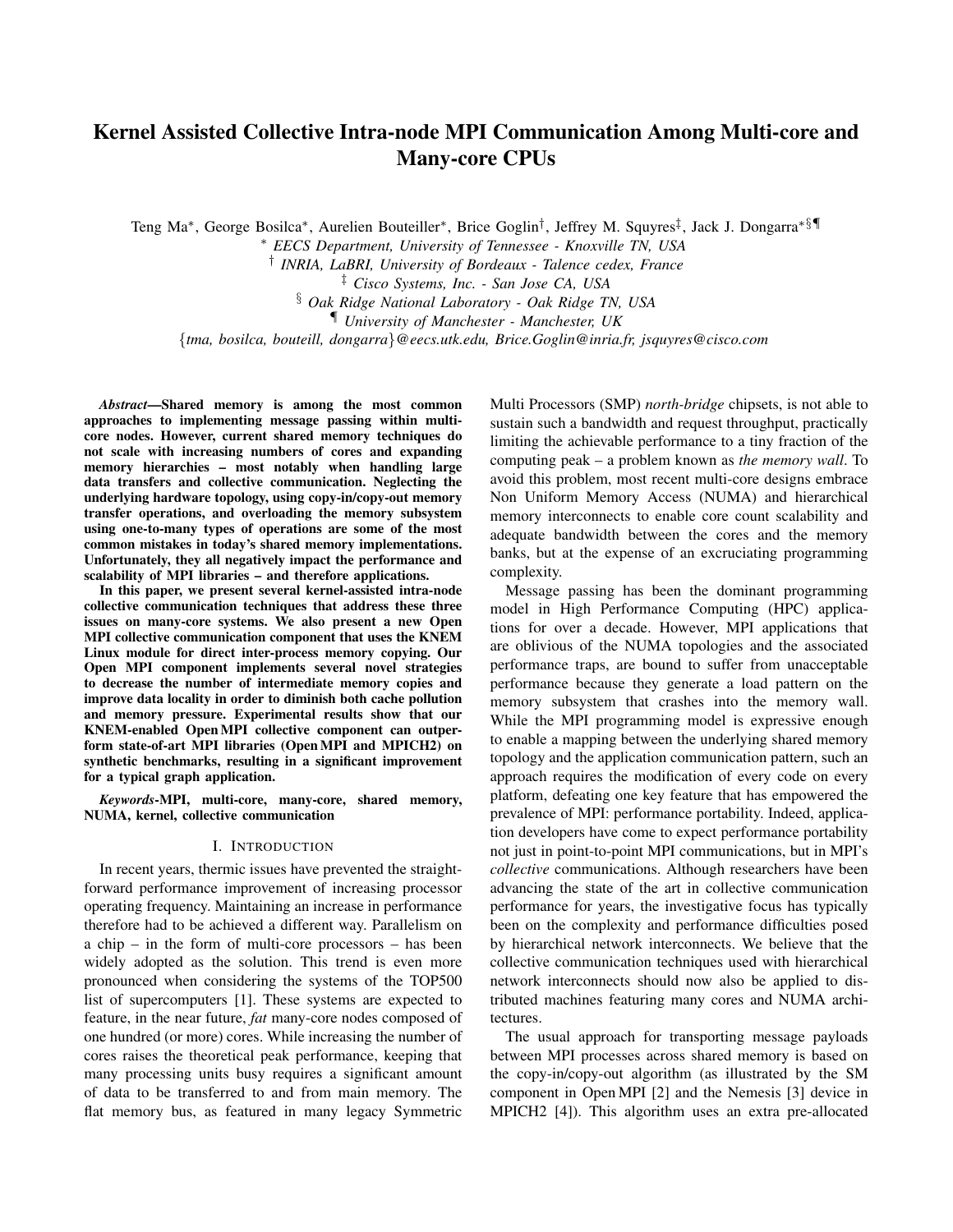shared memory buffer as an exchange zone between processes. Each message is copied to this intermediate zone by the sender process and then copied to the destination buffer by the receiver process. With the rise of multi-core processors, alternative methods of transferring data between processes have emerged in the form of kernel assisted memory copy (such as KNEM [5] and Limic [6]). These approaches utilize one-copy memory transfers, and have proved beneficial in the context of point-to-point communications [7].

As the premise of this work, we have identified three critical issues specific to collective communications between cores in NUMA architectures that prevent fully utilizing the benefits of kernel-assisted copy methods. The first problem arises from the contentions imposed on the root process in one-to-all or all-to-one collective operations. Every process has to wait for the progression of the core hosting the root process in the copy of data to or from the intermediate buffer. This effect actually prevents any potential acceleration from having multiple cores available to undertake multiple copies simultaneously. Second, many algorithms do not take into account temporal locality, which results in cache-ready data being discarded and then reloaded multiple times. More cache pollution, in turn, leads to a plummeting memory bandwidth as more data lines are reclaimed from the slow and contention-prone memory banks. Last, many implementations ignore topological characteristics such as NUMA and network-style processor interconnects. The blind application of the *one size fits all* collective algorithm can lead to unnecessary traffic between sockets, potentially overwhelming some memory links while under-utilizing others. These issues can be tackled by 1) extending the feature set of kernelassisted memory copy mechanisms to allow the specification of copy direction and granularity, and 2) reworking the collective algorithms themselves to detect and exploit data locality in NUMA architectures.

In this paper, we propose new MPI collective communication algorithms that take advantage of the NUMA memory subsystem to avoid memory contention and to maximize the overall sustained bandwidth. Our approach is based on the KNEM Linux module – a software mechanism that enables direct memory copying between processes. We investigate several different optimizations to collective algorithms that maximize both parallelism and pipelining, all of which are NUMA topology-aware. A key point in the design is that multiple processes can access the same buffer – or different parts of the same buffer – simultaneously, without the need for more than a single memory copy between processes. Moreover, stream direction control enables the collective algorithm to select sender-writing or receiverreading according to the communication pattern (all-to-one or one-to-all) to avoid the root process bottleneck. Last, our collective algorithms can detect distance between hardware units to build an optimized communication topology that minimizes inter-socket traffic. Each of these approaches are evaluated experimentally on a variety of different hardware setups, exhibiting a better scalability when increasing the number of cores, leading to substantial performance gains on many-core hardware.

The rest of this paper is organized as follows: Section II introduces related work on intra-node collective operations and kernel-assisted memory copy. Section III introduces some key concepts of the KNEM kernel copy framework. Next, Section IV discusses the simultaneous use of KNEMbased collective algorithms with a NUMA topology aware hierarchical layout. Then, Section V describes the linear KNEM collective algorithms: one-to-all (Broadcast and Scatter), all-to-one (Gather), all-to-all (Alltoall and Allgather), and their corresponding implementations in a new collective component for Open MPI. All those algorithms are compared experimentally with state-of-the-art MPI implementations: Open MPI and MPICH2 in Section VI. Finally, Section VII concludes the paper with a discussion of the results.

#### II. RELATED WORK

The work presented in this paper is the meeting point between two different trends focusing at optimizing MPI communications within shared memory machines. It therefore relates both the optimization of MPI collective operations on shared memory machines and the advances in kernelassisted process-to-process copies.

Several optimizations have been used to maximize throughput of collective communications on shared memory nodes. Most of them have been based on adopting different communication topologies (linear, chain, split binary tree, binomial tree, etc.), [8] and by enabling parallel treatment of the message through pipelining. Both MPICH2 and Open MPI feature many of those algorithms and select among them with highly tuned and optimized switch-points based on the message size. Consequently, they deliver good performance on SMP nodes, even though all those algorithms rely on the double memory copy shared memory transport device. However, this last aspect is greatly challenged by the multiplication of the number of cores in currently deployed *fat* supercomputer nodes.

One of the most recent of those efforts is due to Richard Graham et al. [9], who proposed a shared memory-based fanin/fan-out implementation for multi-core MPI collectives, implemented in the Open MPI SM collective component. Their optimization focuses on lightweight synchronization, reducing memory copy times, increasing parallelism by copying messages in a pipeline way, and controlling working set size to fit into caches by building a logical fixed degree tree. This shared memory based method simply takes multicore/many-core as a SMP system and ignores other architecture characteristics, such as NUMA, memory hierarchy, and core distance. The fixed degree tree is built following the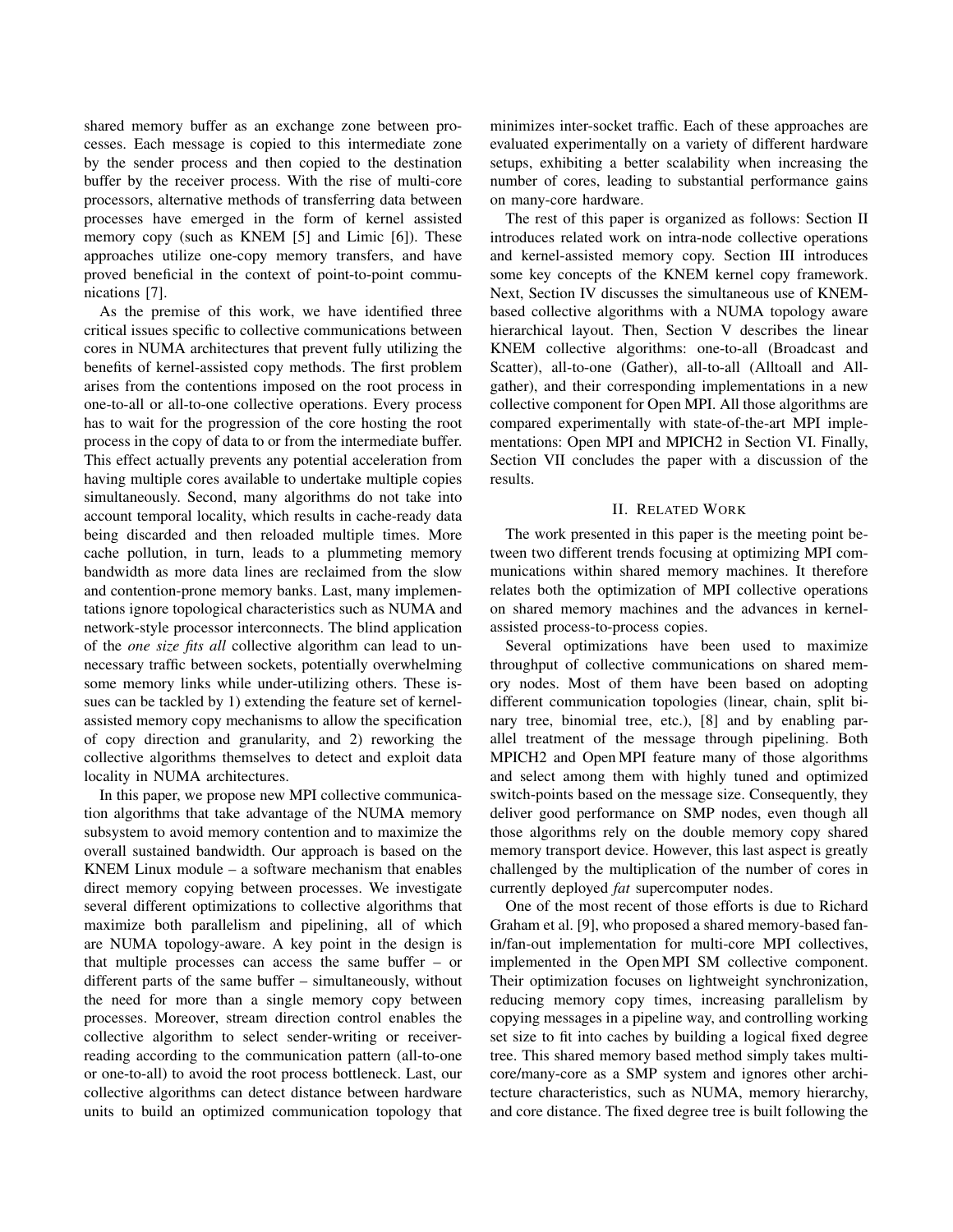logical ranks layout, which cannot always reflect architecture characteristics. With more heterogeneity in modern NUMA multi-core designs, it is hard to optimally tune a shared memory based implementation for different platforms.

Open MPI also features another interesting intra-node collective component named *tuned*. The fundamental idea of the tuned collectives is to make available several different algorithms, and use a runtime decision to select the best algorithm according to message size, communicator size, and other parameters [10]. As an example, for a Broadcast in the *tuned* collective component, a binomial algorithm is used to deliver small messages, a split binary tree algorithm is selected for intermediate messages, and large messages are transferred by a pipeline algorithm in which the pipeline size varies with the message and communicator size. However, it is still hard to tune for an unknown platform, even for expert developers. Indeed, there are too many parameters such as pipeline size, thresholds, etc, and any wrong selection might ruin the overall performance of the *tuned* collectives.

These previous approaches are orthogonal works to the proposed ideas of this paper. They try to maximize the throughput of the collective operation by developing new collective topologies, or selecting, among the available algorithms, the most suitable one. For those approaches to reach their full potential, there is a need to cooperate with another approach to alleviate the penalty due to heterogeneous NUMA architectures, a feature that kernel assisted approaches are able to deliver, if used properly. Unlike those collective algorithms, our component is fully aware of the existence of kernel assisted collective, and uses strategies specifically tailored to maximize the resulting benefits.

Several platform-specific efforts offered single-copy large message communication. For instance BIP-SMP implemented such an optimization for Myrinet based clusters [11]. This idea has spread into most vendor specific HPC stacks, such as Myricom MX, Qlogic IPath, and Bull MPI. Some lightweight kernels enabled an even bigger rework of the model on Cray platforms, thanks to the ability of the operating system to make all processes address spaces accessible to any of them. This unusual feature enabled single-copy RMA-based communication (SMARTMAP [12]) which greatly reduces memory copies needed by intra-node message passing, especially for collectives. Recent Linux kernels support the remapping of others' processes memory thanks to the XPMEM module which enables similar optimizations but is restricted to SGI machines.

Lei Chai et al. [6] introduced a kernel module interface called LiMIC. This kernel-based approach can reduce the number of necessary memory copies to one. KNEM [13] is another similar kernel module used in MPICH2 and Open MPI. KNEM offers additional features such as an asynchronous copy model, vectorial buffer support, and copy offload on dedicated hardware. This approach has already proved to be valuable to increase point-to-point bandwidth between processes communicating over shared memory [5]. However, beyond the free performance upgrade offered by using more efficient point-to-point operations [14], hierarchy aware MPI collective components need more control over the underlying memory copy mechanism to reach their full potential. In this paper, we present new collective algorithms that take into account the specificities of kernel assisted memory copies, and require a new feature compared to state of the art kernel assisted copies: directional control of transfers. The details of those novel KNEM features are introduced in the following section.

### III. KERNEL ASSISTED MEMORY COPIES

Copy-in/copy-out in a shared memory segment is still the most common approach for transferring data between processes on a shared memory platform. The most prominent drawback is the necessity to copy every data twice. Kernelassisted memory copy alleviates this issue by using system calls to offload the copy to the kernel. Because the kernel has complete access to the memory space of both processes, it can perform the copy from the source buffer in the sender's address space directly to the target buffer in the receiver's address space without the need for an intermediate buffer. KNEM is an example of such a Linux kernel module that enables high-performance, inter-process, one-copy memory copies. It offers support for asynchronous and vector data transfers. KNEM can also offload memory copies to a hardware DMA engine (such as the Intel I/O AT hardware), if available.

It was not long before the above-cited features raised interest for improving intra-node MPI communications. Open MPI v1.5 includes KNEM support in its shared memory point-to-point communications component. MPICH2 v1.1.1 uses KNEM in the DMA LMT to improve large message performance within a single node. The general operating principles of the integration between KNEM and MPI point-to-point messages are the following (more details can be found in [5]): (1) The sender process declares a send buffer to KNEM. The kernel module saves the list of virtual segments contained in the buffer and associates them with a unique cookie. (2) The sender passes the cookie to the process which is interested in this buffer by an out-ofband transfer. (3) The receiver gives this incoming cookie to KNEM along with a receive buffer. (4) The KNEM module copies the data from the send buffer to the receive buffer within the kernel.

The security model of this strategy is similar to System V IPC shared memory segments. Declaring a memory buffer to the KNEM driver makes it available to any other process. However, other memory regions cannot be accessed unless explicitly declared to KNEM as well. A malicious user modifying a cookie value would either get an invalid parameter error or get a valid access to a previously properly declared buffer.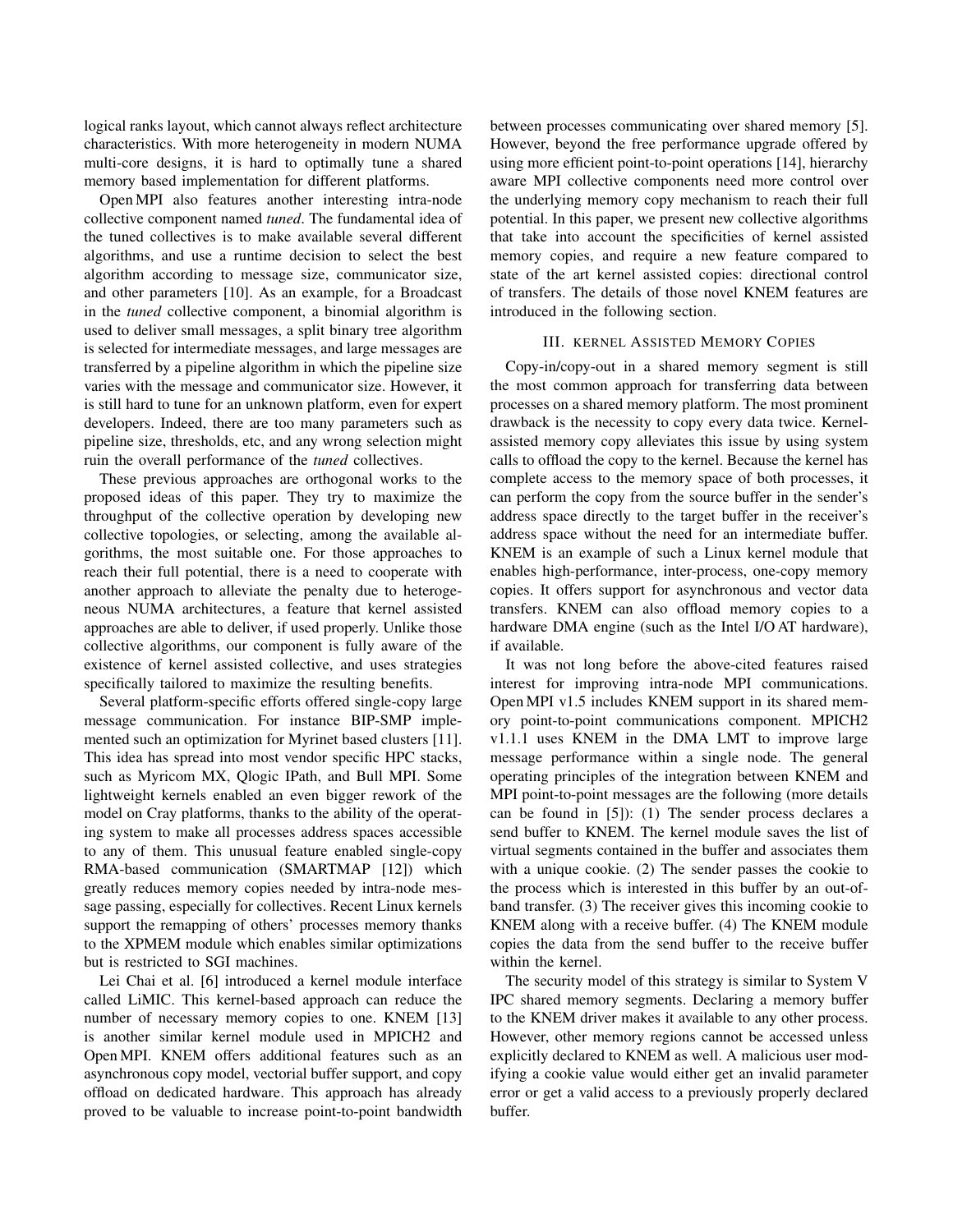## *A. Issues with MPI Collective Operations*

While the beneficial effect of KNEM on point-topoint performance also translates into collective improvements [14], we have identified a series of additional optimizations that further boost collective communication performance. They require that the collective component has more control over the movement of data (vs. simply using MPI point-to-point primitives): (1 Because control of the kernel module is delegated to the point-to-point MPI message passing engine, using inter-process kernel-assist memory copies results in the same data region being registered multiple times when sent to different destination processes. The overhead of synchronizing and exchanging cookies therefore cannot be amortized. The collective component knows when the same buffer is used with multiple recipients, and can therefore eliminate redundant registrations. (2 Many collective algorithms exhibit a one-to-all communication pattern. Such a communication pattern stresses the root process resources. Although in kernel execution space when using KNEM, only the core hosting the root process is performing all the data movements. This actually serializes all memory copies and limits the progression of the collective to the speed of only a single core (i.e., where the root process is executing), even though multiple cores are available (and probably waiting for the collective operation to progress). Attempting to alleviate this issue by inverting the point-to-point algorithm  $-$  i.e., having the receiver(s) make the copies – simply results in degrading all-to-one communication patterns, instead. Thus, it is desirable for the collective algorithm to be able to express the direction of data transfer, independently of concurrent point-to-point strategies.

# *B. KNEM Direction and Granularity Control*

Implementing collective operations directly on top of the original KNEM interface wastes system resources. Collective patterns such as one-to-all or all-to-one would declare the same multiply-accessed memory buffer multiple times and pass multiple KNEM cookies between processes for synchronization. To solve this issue, we introduced, (available since KNEM 0.7), an extended programming interface designed to address the needs of collective operations. Instead of only offering a point-to-point send-receive interface, KNEM now offers the ability to register persistent memory regions and access them multiple times from different processes. Such accesses may either touch all or only part of the region, enabling the actual copy a single message at once or as multiple chunks simultaneously. This model avoids wasting system resources and reduces the overhead of synchronizing processes when creating and passing region identifiers.

Another extension added to KNEM is the ability to read (receiver-reading) or write (sender-writing) to each region, enabling effective direction control of the data transfer. Direction control is a very important feature to unleash the performance of collective operations. The effective direction control of the copies can be decided by the collective component to match the communication pattern (one-to-all or all-to-one), with the goal of maximizing the number of cores participating to the progression of the data transfers, and parallelize the progression of the collective algorithm as much as possible.

Those two novel features introduced into the KNEM kernel module are used by our KNEM collective component in Open MPI. Unlike previous components that only used kernel-assisted copies simply through the point-to-point interface, this component takes advantage of directional control and persistent registrations to further increase the performance achieved on collective communications.

#### IV. TOPOLOGY AND NUMA AWARE COLLECTIVES



Figure 1. Progression of the hierarchical pipeline KNEM Broadcast

A significant amount of work has been done over the past decade toward improving the collective communication performance by taking into account the network features. Some algorithms take advantage of the low latency of some specific high-performance, while others capitalize on the bandwidth capabilities. Additionally, the network topology (butterfly, torus) has been another important factor in redesigning collective communications algorithms. While this work is significant, and has clearly influenced our approach, one has to keep in mind the tight conditions required for collective algorithms in shared memory. The memory access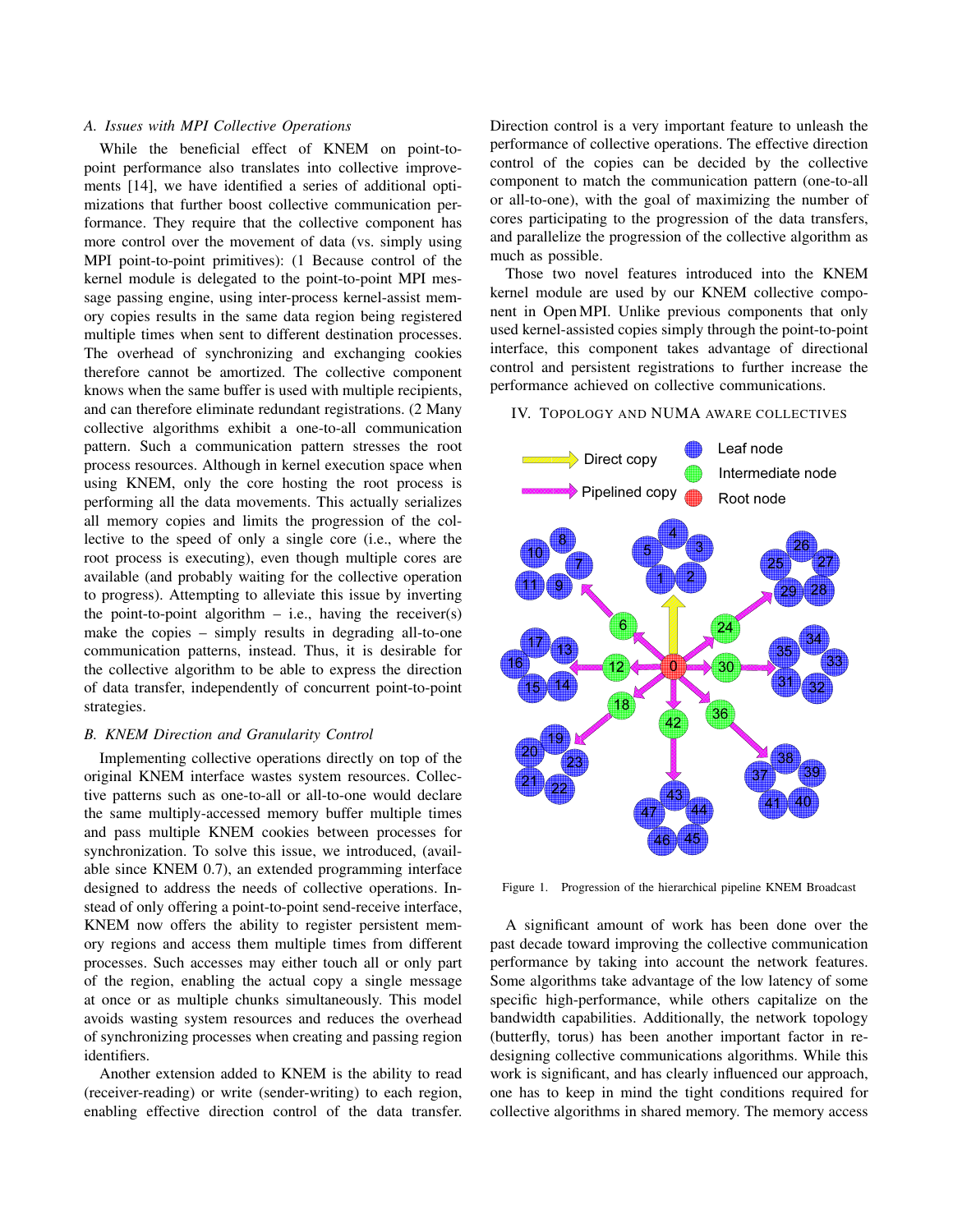latency and bandwidth are important, but not more important than the topology of the links to and from the memory banks. Therefore, the algorithms designed in this context are significantly more complex than the usual two-level hierarchical collective algorithms [15], and take into account the topology as well as the memory accesses performance, that usually exhibit several order of magnitude performance differences for different levels in the hierarchy.

In order to explain how the collective algorithm will be affected by the hardware architectural features, let us take our large NUMA node (IG) as an example. This machine consists of 8 NUMA nodes, each of them containing a sixcore AMD Opteron processor and 16GB of local memory. 8 NUMA nodes are interconnected by AMD HyperTransport (HT). The Figure 1 shows how a 48 processes broadcast will unfold on this large NUMA node. Processes are split into 8 sets according to their NUMA locality information, which means processes within the same socket and NUMA node are in the same set. A two levels' tree is then built accordingly, one process per NUMA node will belong to the first tree level (the green background circles), while all the remaining processes per NUMA node will belong to the second level (the blue background circles), and behave as leafs to the tree. This tree structure reflects the architecture topology such as core distances and relationships which can be retrieved thanks to the *Hardware Locality* [16] software.

Dividing the processes based on the topology and NUMA information has the advantage of reducing inter-socket traffic since a single data transfer is performed towards each NUMA node. Moreover, since a cache is shared between all processes inside the same NUMA node, multiple copies between processes in the same set benefit from cache hits. However, one of the disadvantages of such an algorithm is the reduction in the degree of parallelism between the memory copies toward NUMA nodes, and between the leaf nodes and their corresponding intermediary node (a leaf process cannot start a memory copy until the intermediary process received the entire data). To alleviate this strong synchronization requirement, and therefore minimize the unnecessary waiting on the leaf nodes, we divide the data in several segments and pipeline the operations corresponding to each one of these segments (pink arrows).

#### V. IMPLEMENTATION

#### *A. Framework*

We implemented the KNEM based collectives as a new component named *KNEM coll* in Open MPI. Open MPI is based on a flexible component architecture, collective algorithms are placed under the *COLL* framework (as depicted in Figure 2). Multiple collective components are available (*Tuned*, *Basic*, *SM*, and our proposed *KNEM coll*), and can be selected at runtime. In Open MPI's component architecture, different collective components can use different point-to-point communication components underneath (the



Figure 2. Open MPI collective communication framework

byte transfer layer, BTL) [17]. By default, the Tuned collective component and the SM BTL component are teamed to provide for MPI collective operations, resulting in the default setup to use the best collective algorithms with the copy-in/copy-out point-to-point transport. In previous works the *SM/KNEM BTL* have been introduced. This BTL enhances shared-memory point-to-point operations by using the KNEM driver for large messages. While this is not a default setup, the Tuned collective component can be teamed with this BTL to benefit from KNEM speedup to some extent for large messages.

Unlike other collective components, the KNEM collective component uses the shared memory BTL only as an out of band channel for synchronization or delivering "cookie". All data movements are directly handled inside the collective component by resorting to direct calls to the KNEM kernel driver. While the KNEM kernel module is used directly, the collective algorithms themselves remain implemented in user-space. Direct calls to KNEM within the collective component are required to have enough flexibility to express the new algorithms intended to avoid unnecessary buffer registrations, handle directional copies, and fragment the messages to establish a pipeline suitable for the most complex memory hierarchies. The KNEM RMA API that we introduced in KNEM (see Section III) is used to create memory regions dynamically and read or write all or part of them multiple times whenever needed. However, trapping into kernel mode has a non-negligible overhead (about 100 ns on modern processors) when delivering small messages. So we only consider KNEM for optimizing collectives for intermediate and large messages (larger than 16KBytes). We started by adapting the most useful algorithms first (Gather(v),  $Scatter(v)$ , AlltoAll(v), AllGather(v) and Broadcast, v stands for vector variants of corresponding operations). For smaller messages, or unimplemented collective calls, the operation is delegated to the regular Open MPI component.

# *B. Rooted Operations: Broadcast, Scatter and Gather*

The implementation of KNEM Broadcast is a straightforward adaptation of the KNEM point-to-point model: 1)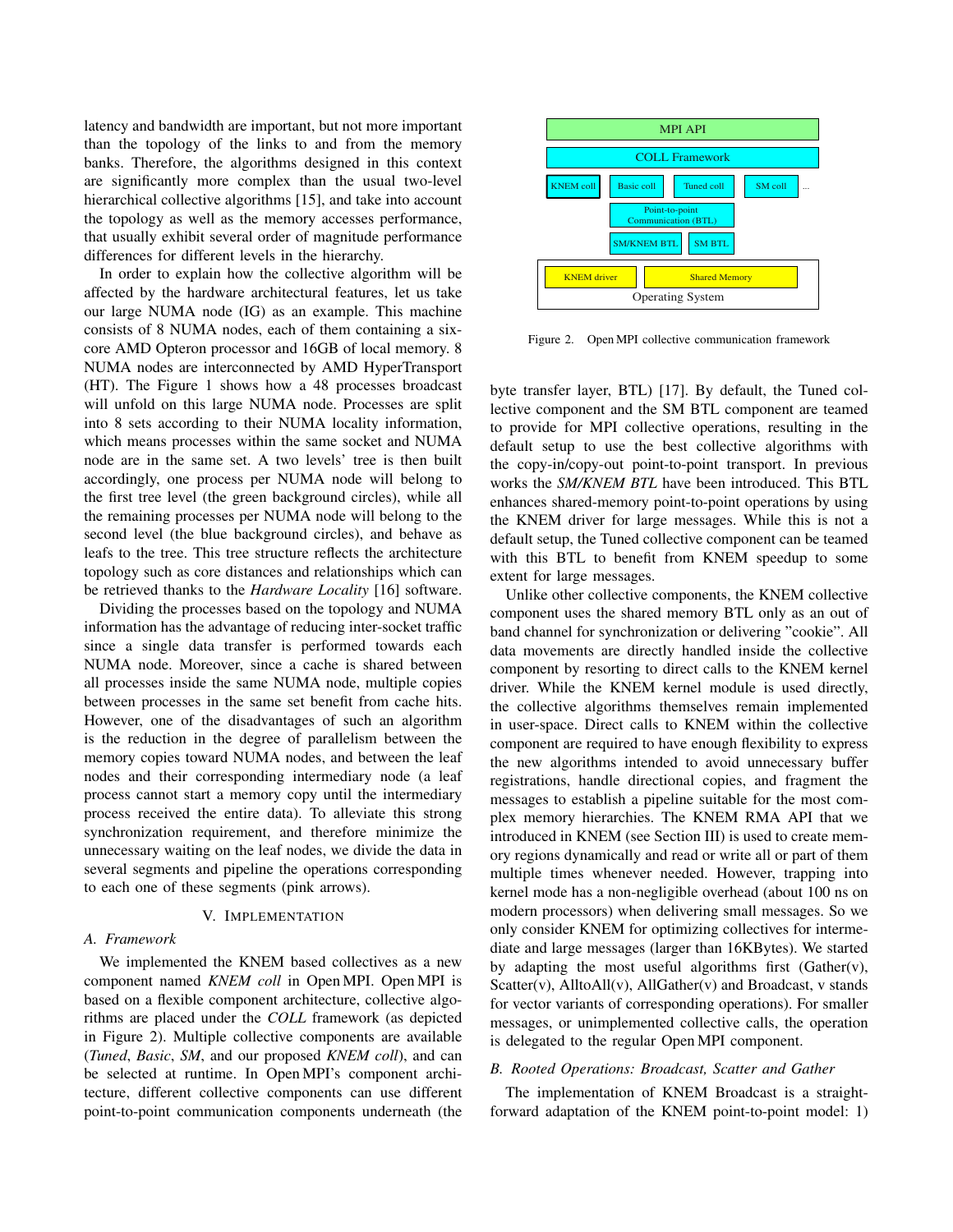The root process declares a send buffer to KNEM and gets the corresponding cookie in return. 2) It passes the cookie to all non-root processes in the communicator through an out-of-band transfer (Open MPI SM BTL). 3) Each receiver process passes the incoming cookie to KNEM along with a receive buffer. 4) KNEM triggers a memory copy from the send buffer to receive buffer within the kernel. The copy is performed by each receiver core in parallel. 5) Each receiver process sends back a synchronization message to root process after the completetion of KNEM copy. 6) After the root process receives all synchronization messages from non-root processes, it deregisters the send buffer from the KNEM driver. The KNEM Broadcast also features a hierarchical pipelining algorithm (as sketched in Section IV), that can be turned on or off depending on the properties of the hardware. The topology mapping is static for now, but will be dynamic in future works.

The KNEM Scatter implementation is overall similar to the broadcast, except that each non-root process reads only parts of the root buffer. Their starting offset is calculated from their ranks and the data type.

The KNEM Gather consists of the opposite communication pattern of Scatter. Therefore it can benefit from the direction control of the new KNEM version to declare the root process memory as a write buffer. Unlike the regular Gather, all non-root processes can write simultaneously to that buffer.

## *C. AllGather and Alltoall*

The KNEM AllGather is an assembly of a gather followed by a broadcast. During the first step, all processes do a KNEM Gather operation to rank 0. In the second stage, the root process performs a KNEM Broadcast. This method is far from being optimal, because it puts the memory controller of the the core hosting the root process under a high pressure. Although it could be perfected, it is a simple and straightforward way to capitalize on the improvements achieved in Broadcast and Gather.



Figure 3. An example of copy sequence for KNEM AlltoAll on four processors.

Unlike one-to-all operations, in the AlltoAll communication pattern, cache reuse plays little to no role. Therefore, our AlltoAll algorithm focuses on avoiding bandwidth sharing, by rotating the access pattern so that at any instant, a core is sending and receiving exactly one fragment of data. First, each process declares its send buffer to KNEM and gets back the corresponding cookie. Those cookies are exchanged by doing an out of band AllGather operation based on shared memory(not KNEM AllGather); it is necessary to pre-allocate an integer array the size of the communicator to store cookies from all other processes. A loop of KNEM copies is performed to fetch the corresponding messages from other nodes (receiver-reading). Each process offsets the starting point of this loop in a round-robin manner. Finally, each process deregisters memory buffer from the KNEM driver after a barrier operation. Figure 3 gives an example of this communication scheduling; as one can see, for every step of the algorithm (marked between parenthesis on the right buffer), the memory belonging to a particular sender is accessed only once, and the workload is evenly spread on the entire duration of the collective.

#### VI. EXPERIMENTAL EVALUATION

## *A. Experimental Conditions*

Our experimental platform is composed of four multicore/many-core machines that cover the spectrum of typical current commodity high-performance computing nodes, but also expected designs for the upcoming years. They feature Intel and AMD processors, and represent a wide variety of setups, from SMP to massively NUMA machines. As our approach does not impact the performance of internode communications, our experiment focuses on intra-node communications performance.

Zoot is a 16 core machine with 32GB of memory. The system has four sockets with a quad-core 2.40 GHz Intel Xeon Tigerton E7340 featuring 4 MB L2 caches shared between pairs of cores. A single SMP memory controller in the north-bridge chipset connects all the sockets with the global shared memory.

Dancer is an 8 core machine with 4GB of memory. The system is composed of two sockets populated with a quadcore 2.27 GHz Intel Xeon Nehalem-EP E5520 with 8 MB L3 caches and 2 GB of memory on each NUMA socket. Hyper-threading is disabled in the configuration.

IG is a 48 cores machine with 128GB of memory. The system is composed of 8 sockets with a six-core 2.8 GHz AMD Opteron 8439 SE, 5 MB L3 caches and 16 GB memory per NUMA node. The sockets are further divided as two sets of 4 sockets on two separate boards connected by a low performance interlink.

Saturn is a 16 core machine with 64GB of memory. It is composed of two sockets with an octo-core 2.00 GHz Intel Xeon Nehalem-EX X7550, 18 MB L3 caches and 32 GB memory on each NUMA socket. Hyper-threading is enabled but not used.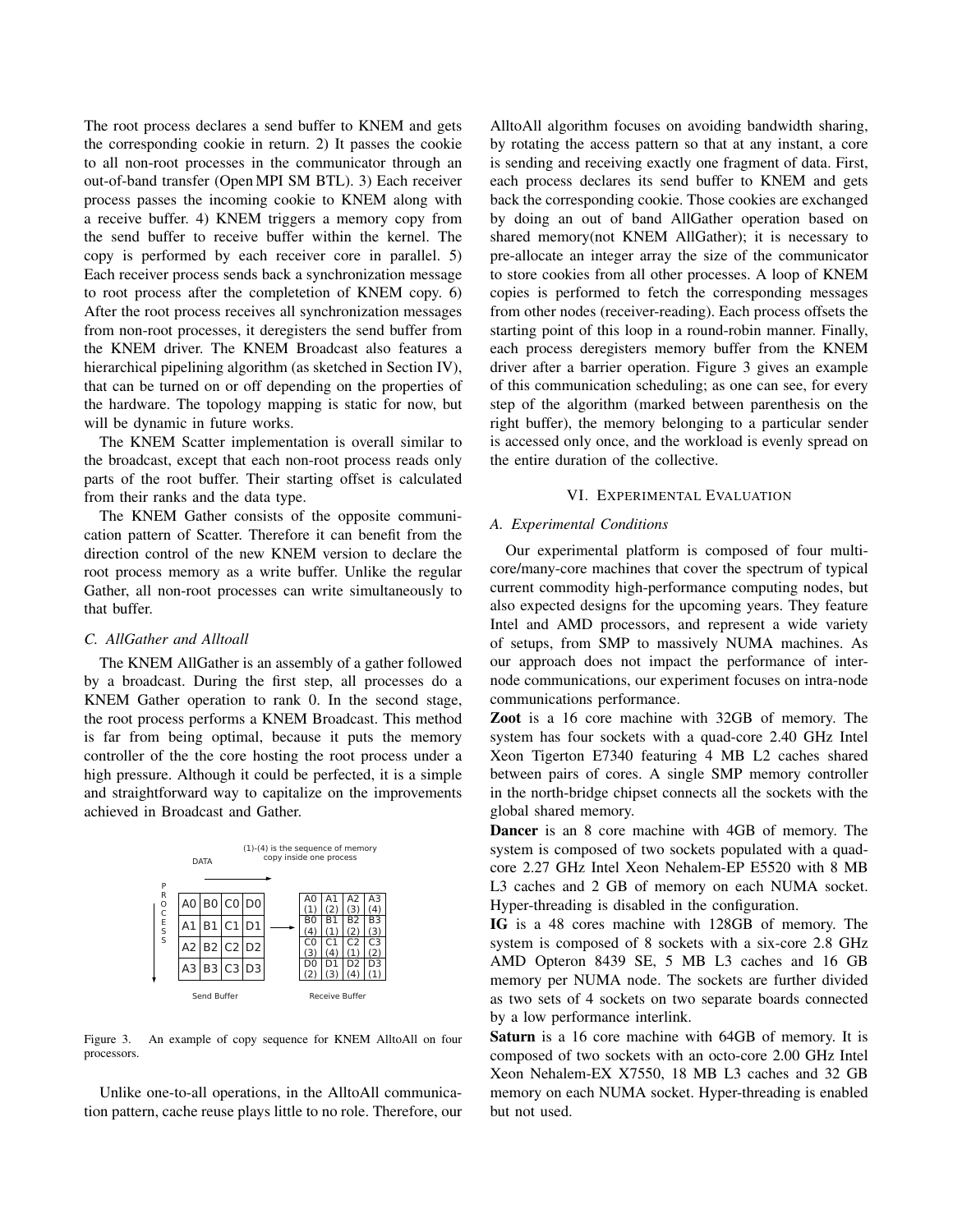Software setup includes KNEM version 0.9.2 [13]. The Intel MPI benchmark suite IMB-3.2 was used to assert the difference between the collective components with the *offcache* option in enabled to avoid cache reuse. Open MPI version 1.7a1 and MPICH2-1.3.1, both properly tuned, are compared to our approach. Tuning parameters between all components based on Open MPI are identical, unless stated. On a particular machine, the mapping between physical cores and MPI processes is identical, regardless of the MPI implementation used. Due to the large number of combinations, we restrict the discussion only to the most meaningful algorithms, but still covering the entire spectrum of collective patterns.

Because our own component (referred to as KNEM-Coll from now on) is inside Open MPI, we undergo a deeper comparison with its default collective component: the *Tuned* component. It does not use kernel assisted copies by default, but uses the SM device that relies on copy-in/copy-out; results obtained with this setup are called *Tuned-SM*. To assert clearly what are the extra benefits of our approach, we also present the results obtained when simply using the Tuned component on top of KNEM point-to-point messages (*Tuned-KNEM*). *MPICH2-SM* and *MPICH2-KNEM* are similar to *Tuned-SM* and *Tuned-KNEM*, with respectively shared-memory or KNEM as the underneath point-to-point communication transport. The MPICH2 KNEM implementation is broken for messages of size beyond 64 KB on the Saturn platform; we could not obtain a revised version from the author at the date of publication of this paper.

To ease the comparison, our KNEM collective component is taken as the reference point for performance, and the execution time of other implementations are normalized against it. The smaller these normalized values, the better the performance of the corresponding collective component.

### *B. Hierarchical effect and tuning the pipeline size*



Figure 4. Performance comparison between linear KNEM Broadcast, hierarchical KNEM without pipeline, and different pipeline sizes in the hierarchical pipelined KNEM Broadcast on the IG platform. Results are normalized to the runtime of hierarchical KNEM Broadcast without pipeline (lower is better).

Figure 4 presents the effect of the pipeline size on the



Figure 5. Performance comparison of Broadcast operations between Open MPI Tuned components, MPICH2, and the KNEM collective component. Results are normalized to the runtime of the KNEM Bcast (lower is better).

hierarchical pipelined KNEM Broadcast on the large NUMA machine IG. The pipeline sizes range from 4KB to 2MB. The execution time of different pipeline sizes is normalized to the execution time of hierarchical KNEM Broadcast without pipeline. Compared with the linear KNEM broadcast, the hierarchical approach itself contributes a  $2.2\times$  to  $2.4\times$ speedup on this large NUMA node. And the pipelining provides hierarchical KNEM Broadcast extra up to  $1.25\times$ speedup. One can see that except using too small pipeline size (4KB), hierarchical KNEM Broadcast always can get significant benefits from pipelining.

Selecting a suitable pipeline size can be a challenging problem for the hierarchical pipelined strategies. A too small pipeline size induces more synchronization between each segment and makes the transfer efficiency suffer due to KNEM copy startup overhead when delivering small messages (4KB and 8KB in Fig 4), while a too large pipeline size (2MB in Fig 4) leads to a long initialization time for the pipeline algorithm to take effect. One can see that the best pipeline size is 16KB for intermediate message size (smaller than 2MB), and 512KB for large message sizes. In the rest of this paper, we settled the pipeline size according to this tuning on IG: 16KB for intermediate message size and 512KB for large message size.

#### *C. One-to-all and All-to-One Operations*

Figure 5 shows the performance comparison of the Broadcast implementations on all platforms. The KNEM Broadcast outperforms other collective components in all cases. Compared with Open MPI's best collective component, the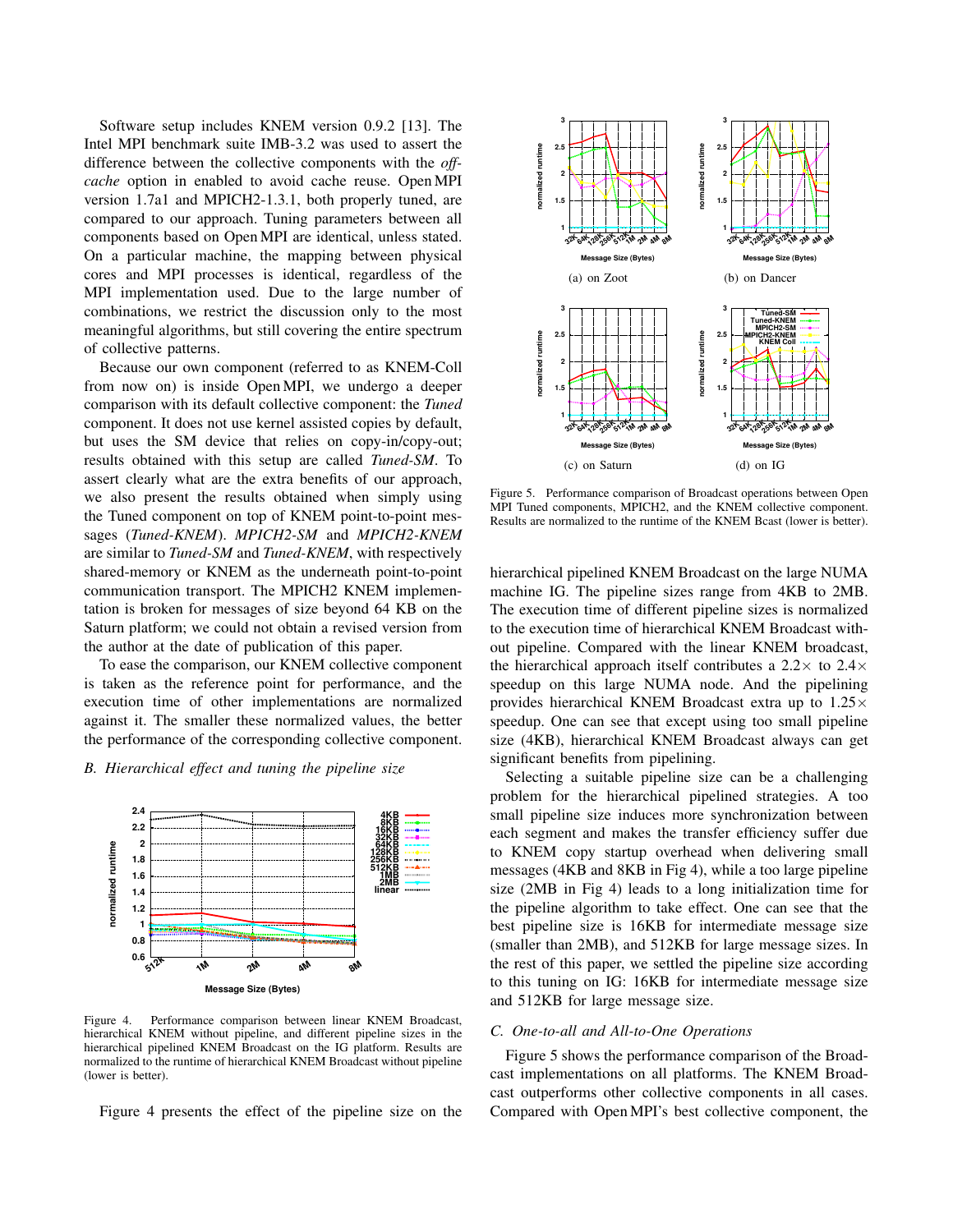KNEM Broadcast can provide a speedup of about  $1-2.5\times$  on Zoot, 1.2-2.8 $\times$  on Dancer, 1-1.8 $\times$  on Saturn and 1.5-2.1 $\times$ on IG.

Figure 6 presents the performance comparison of the Gather operation. The linear KNEM Gather tremendously outperforms all other components in all cases. Compared with the best Gather in Open MPI and MPICH2, the maximum speedup, thanks to KNEM collective component, is  $3.1\times$  on Zoot,  $2.2\times$  on Dancer,  $2.6\times$  on Saturn, and  $3.2\times$ on IG.



Figure 6. Performance comparison of Gather operations between Open MPI Tuned components, MPICH2 and the KNEM collective component. Results are normalized to the runtime of the KNEM Gather (lower is better).

KNEM Gather and Scatter operations are very similar, except from the different copy direction: sender-writing for Gather and receiver-reading for Scatter. Consequently, those two algorithms exhibit very similar performance profiles and the Scatter results are not presented here. Compared with Open MPI's best Tuned Scatter implementation, the maximum speedup of KNEM Scatter is about  $3 \times$  on Zoot,  $2 \times$  on Dancer,  $4 \times$  on Saturn, and  $4 \times$  on IG.

The KNEM collective component has a huge performance speedup in these "rooted" collective operations, thanks to unleashing parallel access to the buffer of the root process. Compared with the approach of indirectly using KNEM copy as underneath communication (Tuned-KNEM), the KNEM collective component can provide more reliable improvement in all cases, benefiting from KNEM drivers' new features we mentioned at section III.

# *D. All-to-all Operations*

Figure 7 shows the performance comparison for the AlltoAllv collective operation. The performance of these



Figure 7. Performance comparison of AlltoAllv operations between Open MPI Tuned components, MPICH2 and the KNEM collective component. Results are normalized to the runtime of the KNEM AlltoAllv (lower is better).



Figure 8. Performance comparison of AllGather operations between Open MPI Tuned components, MPICH2 and the KNEM collective component. Results are normalized to the runtime of the KNEM AllGather (lower is better).

all-to-all collective operations is restricted by the press over memory buses due to delivering too many messages simultaneously. As a consequence, the relative performance benefits are smaller when compared to Tuned-KNEM than for the one-to-all or all-to-one rooted operations presented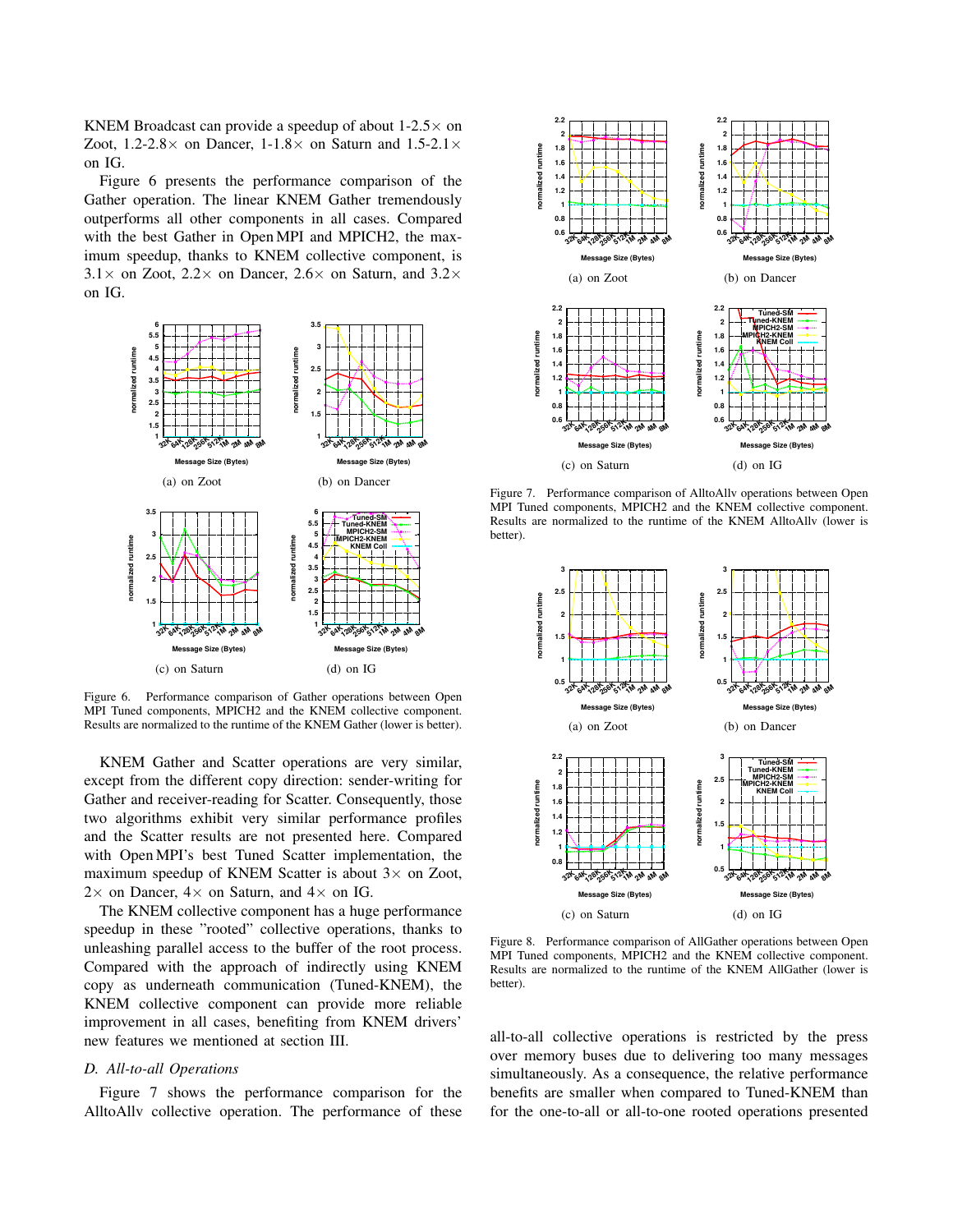in the previous paragraphs. However, compared with Tuned-SM based on the shared memory approach, the KNEM AlltoAllv can still show significant improvement, with a maximum speedup of  $2 \times$  on Zoot,  $1.9 \times$  on Dancer,  $1.25 \times$ on Saturn, and  $2.7\times$  on IG.

Finally, Figure 8 presents the performance of the collective components on the AllGather operation. On the SMP machine (Zoot), and the medium size NUMA machines (Dancer, Saturn), the KNEM AllGather has the best performance among all collective components except some medium size messages on Dancer and Saturn. On the large NUMA node (IG), Tuned-KNEM performs better than KNEM AllGather by up to 25%. The loss of KNEM AllGather's performance on large NUMA nodes lies in the KNEM AllGather operation not being optimized as explained in Section V-C. The operation is split into two separated stages. Although the KNEM Gather and Broadcast are optimized in each stage, overlapping between these two stages is eliminated by this simple concatenation of the KNEM Gather and Broadcast algorithms. And the selected root process forms a single point in KNEM AllGather implementation, forcing the throughput of AllGather operation restricted by the limited memory bandwidth of the NUMA node owning the root process. This is also the reason why the KNEM AllGather's performance suffers more on the large NUMA nodes than on SMP or small NUMA nodes. However, even on large NUMA node IG, the KNEM All-Gather still performs better than Tuned-SM and MPICH2- SM, which are based on shared memory approach. The implementation of these two all-to-all collective operations (e.g. AlltoAllv and AllGather) benefits greatly from the adoption of KNEM copy, thanks to reducing memory copies and cache pollution in these communication-intensive operations. In the next release of the KNEM collective component, we will borrow some ideas in Tuned collective components such as adopting a ring-style algorithm to distribute memory accesses evenly across memory controllers in the KNEM AllGather, especially on large NUMA nodes.

### *E. Application Performance*

To evaluate the impact of the improvement due to using KNEM collective operations on real application performance, we use the ASP [18] application, a parallel implementation of the Floyd-Warshall algorithm used to solve the all-pairs-shortest-path problem. The main MPI collective operation used in this application is MPI Bcast. We tested this application on two machines: Zoot and IG, the two extreme platforms regarding the degree of complexity of the core hierarchy. The problem is scaled to match the available memory; the matrix size is  $16384<sup>2</sup>$  on Zoot and  $32768<sup>2</sup>$  on IG (32bits integers). Matrices are distributed by rows across all the available cores. The MPI\_Bcast operation is called 16384 times (64 KB message) on Zoot and 32768 times (128 KB message) on IG. The KNEM collective component uses the linear KNEM algorithm on Zoot and the hierarchical pipelined algorithm on IG. All tests use the same mapping between cores and processes.

Table I ASP APPLICATION EXECUTION TIME BREAKDOWN AND SPEEDUP FROM USING KNEM COLLECTIVES.

|                    | Zoot   |         | ЮŦ            |         |
|--------------------|--------|---------|---------------|---------|
|                    | Bcast  | Total   | <b>B</b> cast | Total   |
| Open MPI           | 405.7s | 2891.2s | 550.2s        | 6650.9s |
| MPICH <sub>2</sub> | 152.3  | 2640.4s | 293.9s        | 6413.8s |
| <b>KNEM Coll</b>   | 26.8s  | 2508.4s | 198s          | 6288.1s |
| Improvement        | 82.4%  | $5.2\%$ | 33%           | 2%      |

Table I presents the application execution time of ASP when using different collective components. The improvement is the relative difference between the best performing MPI library (between Open MPI and MPICH2) and our KNEM collective components. By using the KNEM collective components, the application can see a significant improvement in the time it spends doing Broadcast operations, with the improvement of 82% on Zoot and 33% on IG. One can notice that the performance improvement of the Broadcast only on the SMP machine is even more pronounced than for the synthetic benchmark, because unlike the synthetic benchmark, the application does not systematically invalidate the cache before performing the operation. As a consequence of the shorter time spent in the collective operations, the overall application runtime is improved when compared to other optimized collective components, with an improvement of 5% on Zoot and 2% on IG.

#### VII. CONCLUSION

In this paper, we showed that an MPI implementation can successfully take advantage of new features in the kernel, namely kernel assisted memory copies between process spaces, to greatly improve the performance of shared memory collective communication while successfully hiding the complexity of the NUMA characteristics of modern manycore nodes. Three challenges specific to many-core systems have been addressed to meet that goal: NUMA complexity, cache pollution, and collective algorithm sequentialization.

The main contributions of this paper are: (1) extend kernel-assisted memory copy operations to include direction and granularity control, thereby giving more flexibility and data movement control to the collective component implementation, and (2) embed the use of kernel-assisted copies directly into collective algorithms rather than relying on kernel-assisted speedups from MPI point-to-point-based primitives. (3) Our collective component also maps the inherent parallelism of MPI collective communications on to the specific characteristics of NUMA multi-core systems. For example, the root process can offload memory copies to non-root processes in order to parallelize operations